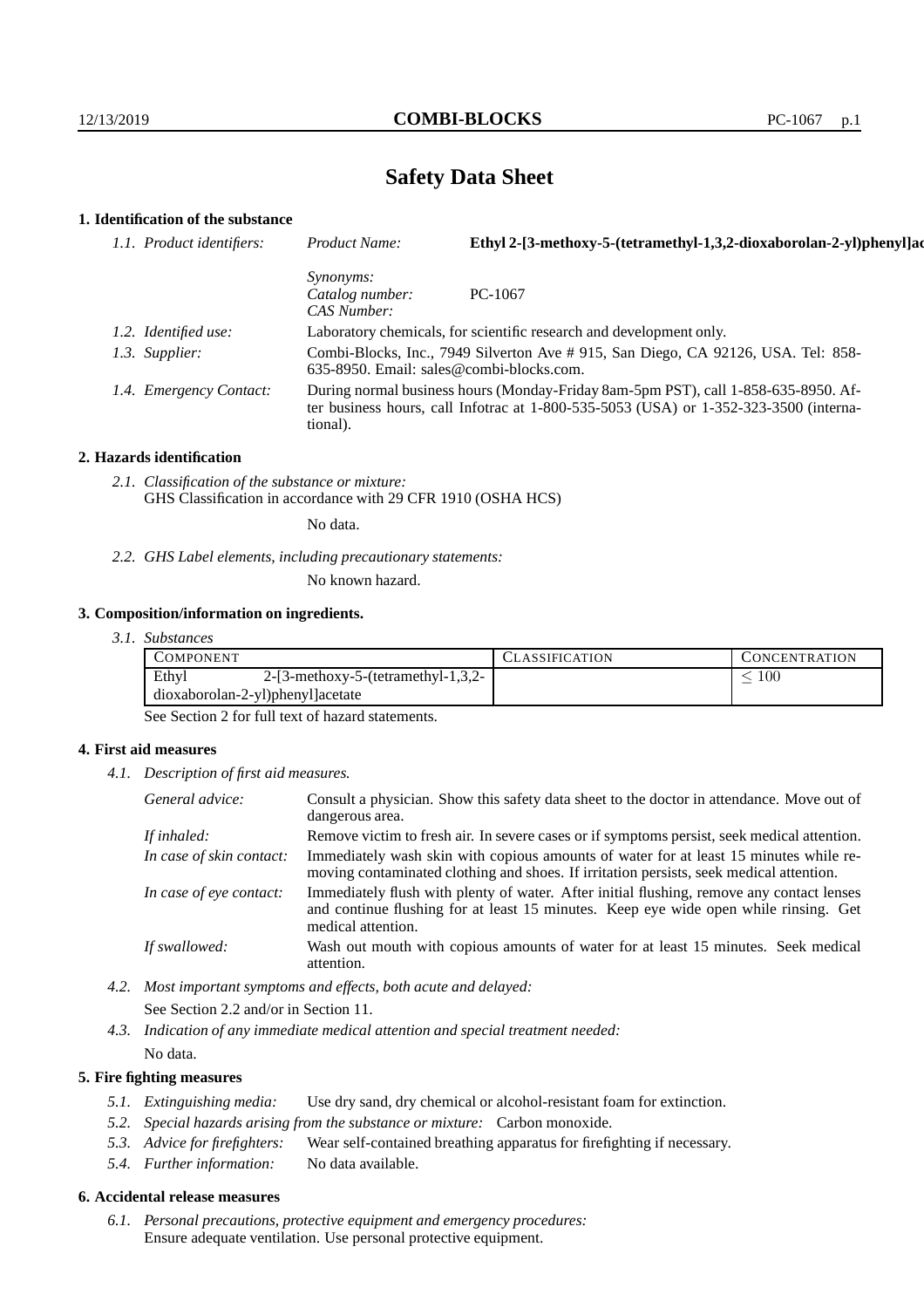|                                   | 6.2. Environmental precautions:                                                                                                                                                                                                                            |                                                                                                                                                                                                                                                                            |  |  |  |
|-----------------------------------|------------------------------------------------------------------------------------------------------------------------------------------------------------------------------------------------------------------------------------------------------------|----------------------------------------------------------------------------------------------------------------------------------------------------------------------------------------------------------------------------------------------------------------------------|--|--|--|
|                                   | Should not be released into the environment. See Section 12 for additional ecological information.                                                                                                                                                         |                                                                                                                                                                                                                                                                            |  |  |  |
|                                   | 6.3. Methods and materials for containment and cleaning up:                                                                                                                                                                                                |                                                                                                                                                                                                                                                                            |  |  |  |
|                                   | Sweep up or vacuum up spillage and collect in suitable container for disposal.                                                                                                                                                                             |                                                                                                                                                                                                                                                                            |  |  |  |
| 6.4. Reference to other sections: |                                                                                                                                                                                                                                                            |                                                                                                                                                                                                                                                                            |  |  |  |
|                                   |                                                                                                                                                                                                                                                            | Refer to protective measures listed in Sections 8 and 13.                                                                                                                                                                                                                  |  |  |  |
|                                   | 7. Handling and storage                                                                                                                                                                                                                                    |                                                                                                                                                                                                                                                                            |  |  |  |
|                                   |                                                                                                                                                                                                                                                            | 7.1. Precautions for safe handling: Avoid contact with skin and eyes. Avoid inhalation of vapour or mist. Keep away<br>from sources of ignition - No smoking. Take measures to prevent the build up of electro-<br>static charge. For precautions see section 2.2.         |  |  |  |
|                                   | 7.2. Conditions for safe storage, including any incompatibilities: Store refrigerated. Keep container tightly closed in<br>a dry and well-ventilated place. Containers which are opened must be carefully resealed<br>and kept upright to prevent leakage. |                                                                                                                                                                                                                                                                            |  |  |  |
|                                   | Laboratory chemicals, for scientific research and development only.<br>7.3. Specific end use(s):                                                                                                                                                           |                                                                                                                                                                                                                                                                            |  |  |  |
|                                   | 8. Exposure Controls / Personal protection                                                                                                                                                                                                                 |                                                                                                                                                                                                                                                                            |  |  |  |
|                                   | 8.1. Control parameters:                                                                                                                                                                                                                                   |                                                                                                                                                                                                                                                                            |  |  |  |
|                                   | Components with workplace control parameters: Contains no substances with occupational exposure limit values.                                                                                                                                              |                                                                                                                                                                                                                                                                            |  |  |  |
|                                   | 8.2. Exposure controls:                                                                                                                                                                                                                                    |                                                                                                                                                                                                                                                                            |  |  |  |
|                                   |                                                                                                                                                                                                                                                            | Appropriate engineering controls: Ensure that eyewash stations and safety showers are close to the workstation<br>location. Ensure adequate ventilation, especially in confined areas.                                                                                     |  |  |  |
|                                   | Personal protective equipment:                                                                                                                                                                                                                             |                                                                                                                                                                                                                                                                            |  |  |  |
|                                   | Eye/face protection:                                                                                                                                                                                                                                       | Wear appropriate protective eyeglasses or chemical safety goggles as described by OSHA's<br>eye and face protection regulations in 29 CFR 1910.133 or European Standard EN166.                                                                                             |  |  |  |
|                                   | Skin protection:                                                                                                                                                                                                                                           | Handle with gloves. Gloves must be inspected prior to use. Use proper glove removal<br>technique (without touching glove's outer surface) to avoid skin contact with this product.<br>Dispose of contaminated gloves after use in accordance with applicable laws and good |  |  |  |

Dispose of contaminated gloves after use in accordance with applicable laws and good laboratory practices. Wash and dry hands

Body Protection: Complete suit protecting against chemicals, Flame retardant antistatic protective clothing., The type of protective equipment must be selected according to the concentration and amount of the dangerous substance at the specific workplace.

Respiratory protection:

Control of environmental exposure: Prevent further leakage or spillage if safe to do so. Do not let product enter drains.

# **9. Physical and chemical properties**

*9.1. Information on basic physical and chemical properties*

| (a)                | Appearance:                                   | No data  |
|--------------------|-----------------------------------------------|----------|
| (b)                | Odour:                                        | No data  |
| (c)                | Odour Threshold:                              | No data  |
| (d)                | pH:                                           | No data  |
| (e)                | Melting point/freezing point:                 | No date. |
| (f)                | Initial boiling point and boiling range:      | No data  |
| (g)                | Flash point:                                  | No data  |
| (h)                | Evaporatoin rate:                             | No data  |
| (i)                | Flammability (solid, gas):                    | No data  |
| (i)                | Upper/lower flammability or explosive limits: | No data  |
| $\rm(k)$           | Vapour pressure:                              | No data  |
| (1)                | Vapour density:                               | No data  |
| (m)                | Relative density:                             | No data  |
| (n)                | Water solubility:                             | No data  |
| $\left( 0 \right)$ | Partition coefficient: n-octanol/water:       | No data  |
| (p)                | Auto-ignition:                                | No data  |
| (q)                | Decomposition temperature:                    | No data  |
| (r)                | Viscosity:                                    | No data  |
| (s)                | Explosive properties:                         | No data  |
| (t)                | Oxidizing properties:                         | No data  |